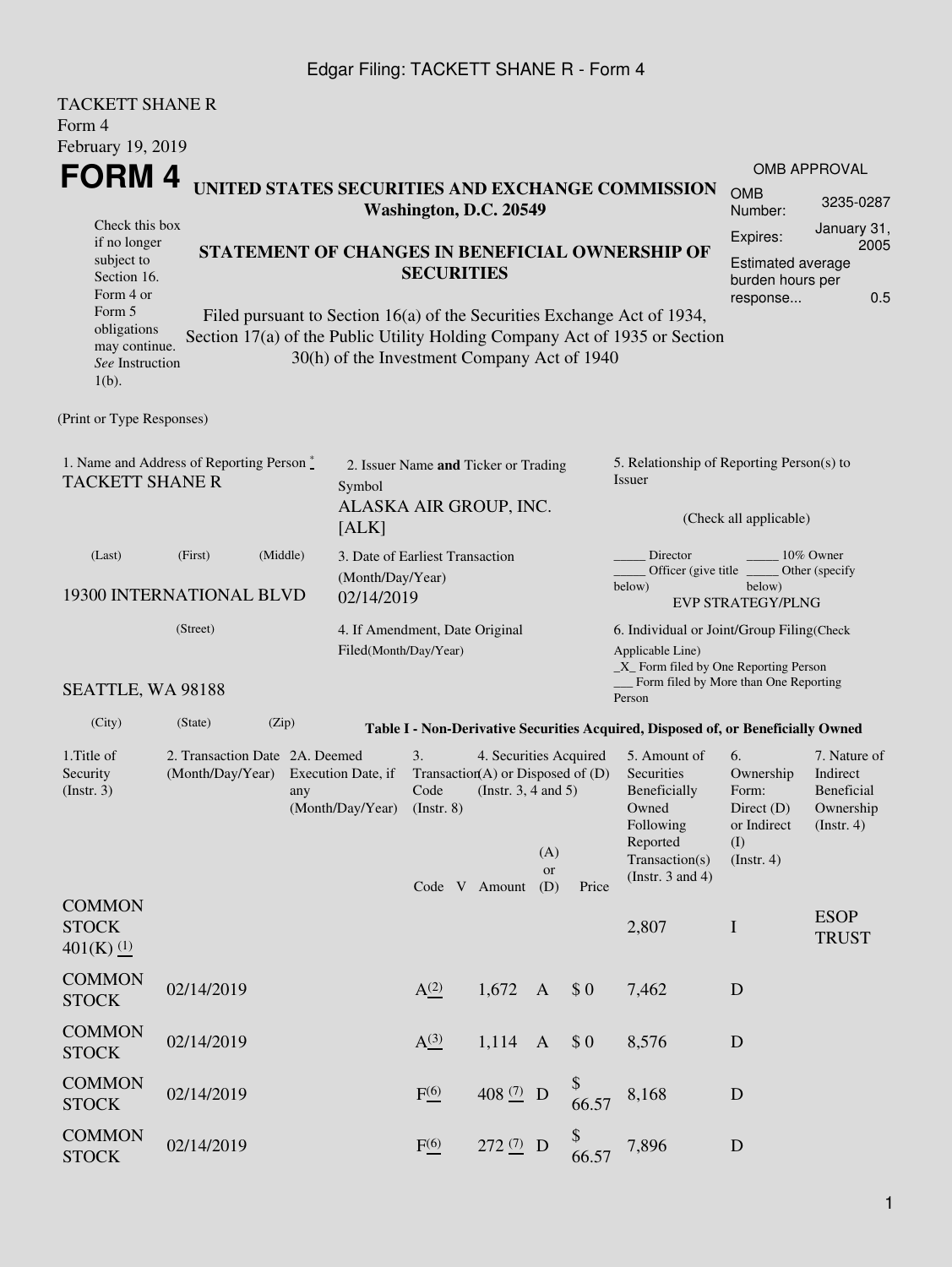### Edgar Filing: TACKETT SHANE R - Form 4

Reminder: Report on a separate line for each class of securities beneficially owned directly or indirectly.

**Persons who respond to the collection of information contained in this form are not required to respond unless the form displays a currently valid OMB control number.** SEC 1474 (9-02)

#### **Table II - Derivative Securities Acquired, Disposed of, or Beneficially Owned (***e.g.***, puts, calls, warrants, options, convertible securities)**

| 1. Title of<br>Derivative Security<br>$($ Instr. 3 $)$          | 2.<br>Conversion<br>or Exercise<br>Price of<br>Derivative<br>Security | 3. Transaction Date 3A. Deemed<br>(Month/Day/Year) | Execution Date, if<br>any<br>(Month/Day/Year) | 4.<br>Code<br>$($ Instr. $8)$ | 5. Number of<br>TransactionDerivative<br>Securities<br>Acquired $(A)$<br>or Disposed of<br>(D)<br>(Instr. $3, 4,$<br>and $5)$ | 6. Date Exercisable and<br><b>Expiration Date</b><br>(Month/Day/Year) |                    | 7. Title and A<br>Underlying Se<br>(Instr. $3$ and $4$ |
|-----------------------------------------------------------------|-----------------------------------------------------------------------|----------------------------------------------------|-----------------------------------------------|-------------------------------|-------------------------------------------------------------------------------------------------------------------------------|-----------------------------------------------------------------------|--------------------|--------------------------------------------------------|
|                                                                 |                                                                       |                                                    |                                               | Code V                        | (A)<br>(D)                                                                                                                    | Date Exercisable                                                      | Expiration<br>Date | Title                                                  |
| <b>EMPLOYEE</b><br><b>STOCK</b><br><b>OPTION (RT</b><br>TO BUY) | \$66.57                                                               | 02/14/2019                                         |                                               | A                             | 15,180                                                                                                                        | 02/14/2020(4) 02/14/2029                                              |                    | <b>COMMON</b><br><b>STOCK</b>                          |
| <b>RESTRICTED</b><br><b>STOCK</b><br><b>UNITS</b>               | \$0                                                                   | 02/14/2019                                         |                                               | $\mathbf{A}$                  | 3,960                                                                                                                         | 02/14/2022(5) 02/14/2029                                              |                    | <b>COMMON</b><br><b>STOCK</b>                          |

# **Reporting Owners**

| <b>Reporting Owner Name / Address</b>                                   |          |              | <b>Relationships</b>     |       |  |  |  |
|-------------------------------------------------------------------------|----------|--------------|--------------------------|-------|--|--|--|
|                                                                         | Director | $10\%$ Owner | Officer                  | Other |  |  |  |
| <b>TACKETT SHANE R</b><br>19300 INTERNATIONAL BLVD<br>SEATTLE, WA 98188 |          |              | <b>EVP STRATEGY/PLNG</b> |       |  |  |  |
| <b>Signatures</b>                                                       |          |              |                          |       |  |  |  |

/S/ JEANNE E GAMMON, ATTORNEY IN FACT FOR SHANE R. TACKETT 02/19/2019

\*\*Signature of Reporting Person Date by the United States of Date Date

# **Explanation of Responses:**

- If the form is filed by more than one reporting person, *see* Instruction  $4(b)(v)$ .
- **\*\*** Intentional misstatements or omissions of facts constitute Federal Criminal Violations. *See* 18 U.S.C. 1001 and 15 U.S.C. 78ff(a).
- **(1)** COMMON SHARES HELD IN THE ALASKA AIR GROUP INC. EMPLOYEE STOCK OWNERSHIP 401(K) PLAN TRUST AS OF 12/31/2018.
- **(2)** COMMON SHARES ISSUED UPON ATTAINING PERFORMANCE GOALS SET FOR A THREE-YEAR PERIOD ENDING 12/31/18 IN ACCORDANCE WITH THE TERMS OF A PERFORMANCE STOCK UNIT AWARD GRANTED ON 2/9/2016 UNDER